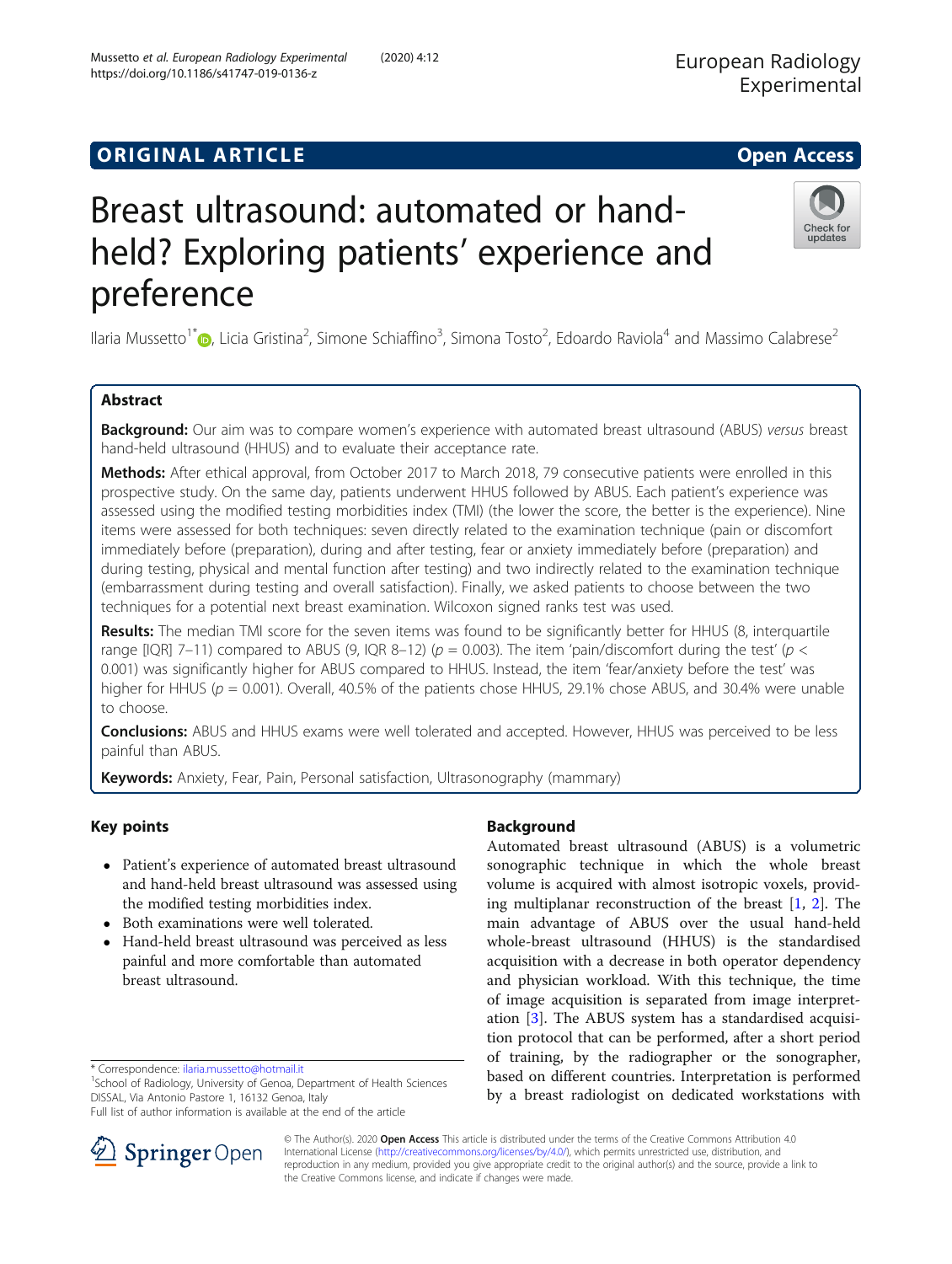mean reading times reported in the literature from less than 3 to 10 min  $[4-6]$  $[4-6]$  $[4-6]$  $[4-6]$ .

Most research that has been done with ABUS showed promising results in the screening setting, especially in women with dense breast tissue, as shown by Wilczek et al. [[7](#page-5-0)]. Recently, other studies have also evaluated ABUS in the diagnostic setting such as breast cancer staging, neoadjuvant therapy response evaluation, and second look after magnetic resonance imaging [\[8\]](#page-5-0). However, there are only a few works which evaluated patient experience with ABUS compared to HHUS [\[9](#page-5-0)].

Thus, our aim was to compare the women's experience with ABUS and HHUS and to evaluate the acceptance rate of these two examinations used and intra-individual design.

#### Methods

#### Participant recruitment

From October 2017 to March 2018, consecutive patients referring to our academic medical centre for breast HHUS were asked to participate in this study. All consecutive females undergoing breast ultrasound were invited to undergo ABUS as an optional examination, regardless of the clinical indication for examination: adjunct screening tool in women with dense breast, follow-up of known benign breast lesions or preoperative assessment of histologically proven lesions.

The Ethics Committee of our hospital approved the research plan of the study on June 29, 2017. Informed written consent was obtained from all participants included in the study.

On the same day, patients who agreed to participate in the study underwent HHUS (iU22, Philips, Eindhoven, Netherlands or MyLab70 XVG, Esaote, Genoa, Italy) followed by ABUS examination (Invenia ABUS, GE Healthcare, Milwaukee, WI, USA). HHUS examinations were performed by one of the three breast dedicated radiologists with over 10 years of experience in breast ultrasound. HHUS includes the evaluation of the whole breast parenchyma bilaterally.

ABUS was performed by a trained radiographer and reviewed by one of the three breast dedicated radiologists that performed the HHUS.

ABUS examination was carried out with the patient lying in a supine position, with the breast flattened by the compression of a reverse curve transducer. Immediately before the acquisition, the probe was positioned on the breast (preparation phase) and then the probe moved to collect the images (acquisition phase). At least three views were acquired for each breast (anteroposterior, lateral, and medial), with an acquisition time of about 60 s each, with a total examination time of about 15 min.

#### Data collection

Immediately after the execution of each examination (HHUS or ABUS), the patient's experience was assessed using the modified testing morbidities index (TMI) for both techniques, with a self-administered questionnaire. TMI was obtained before giving the results to patients to avoid biases related to the results of the examinations. According to previous works [[10](#page-5-0)–[12](#page-5-0)], TMI is a validated instrument for the assessment of short-term life quality related to diagnostic testing. It was slightly modified for the purpose of our study. Nine attributes were assessed for both techniques: (a) pain or discomfort immediately before the test, (b) pain or discomfort during the test, (c) pain or discomfort after the test, (d) fear or anxiety immediately before the test, (e) fear or anxiety during the test, (f) physical function after testing, (g) mental function after testing, (h) embarrassment during the test, and (i) overall satisfaction.

The first seven attributes (a–g) were directly related to the examination, while the remaining two (h and i) were only indirectly related (or not necessarily related) to the examination, as already hypothesised by Tagliafico et al. [[10\]](#page-5-0) for the attribute (h).

Patients used a 5-point scale assessment for the seven attributes related to the examination (a–g) and to describe the level of embarrassment during the test, where 1, none; 2, mild; 3, moderate; 4, severe; and 5, extreme. Regarding physical and mental function after testing, the following scale was used: 1, no problems; 2, mild problems; 3, moderate problems; 4, severe problems; and 5, extreme problems. The questionnaire also included questions about the patient's overall satisfaction, such as 'the doctor explained what to expect during the exam' and 'the staff showed concern for my worries'. Patients assessed their overall satisfaction (i) by means of the following 4-point scale: 1, strongly agree; 2, somewhat agree; 3, somewhat disagree; and 4, strongly disagree. The lower is the given score, the better is the patient's experience with the ultrasound examination.

The last question we asked the patients was to choose between ABUS and HHUS for a potential next breast examination.

Collected demographic and clinical data included age, personal history of breast pathology or previous breast biopsies and family history of breast cancer. Familiarity history and personal history were assessed as follows: 0, none, and 1, yes.

In order to compare the acceptance rate of these two ultrasound examinations, we considered the seven attributes strictly related to the examination (a–g); therefore, the TMI score of these seven items, for each patient, ranged from 7 (best possible experience) to 35 (worst possible experience).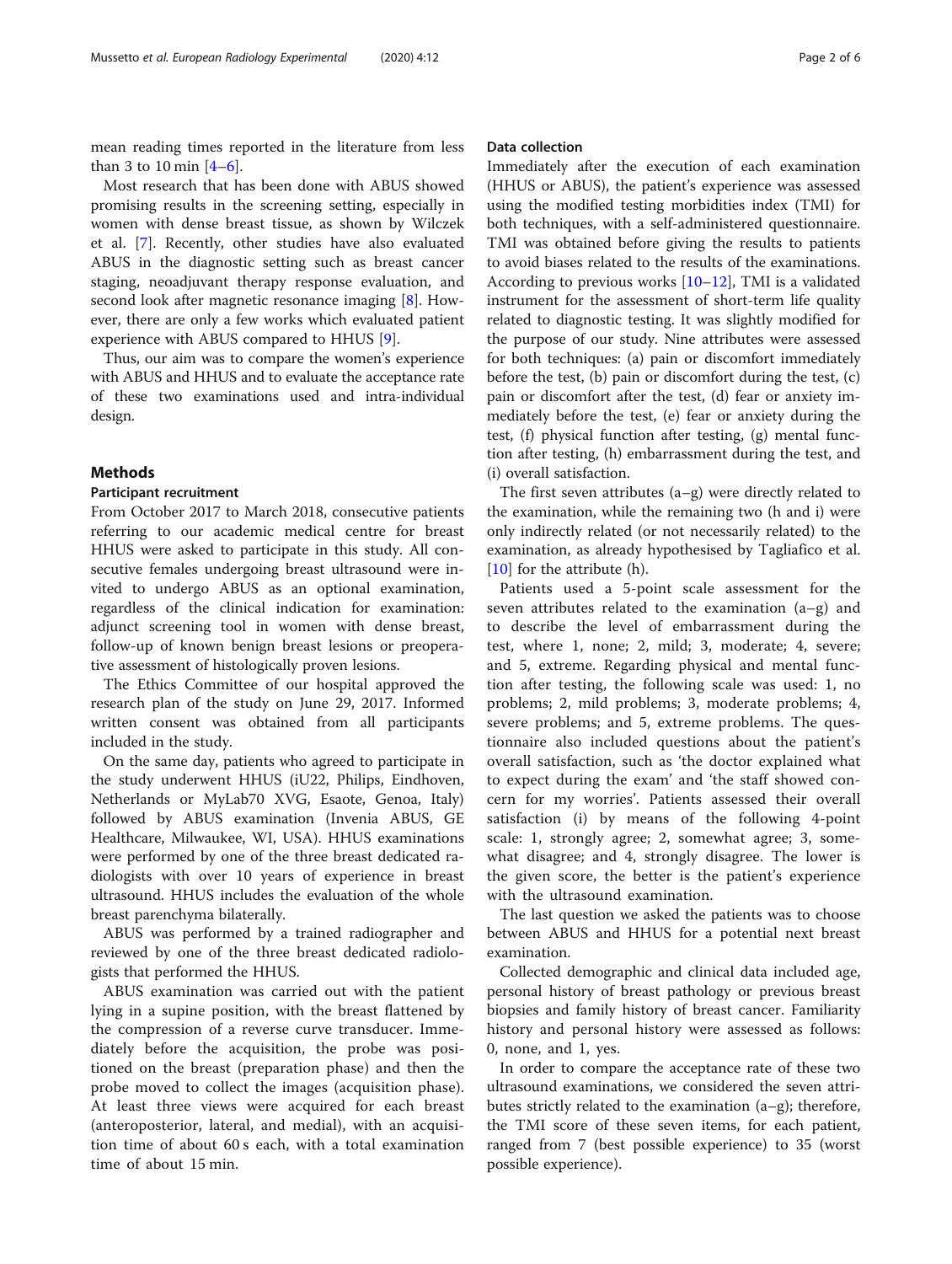#### Statistical analysis

Wilcoxon signed ranks test was used to compare categorical variables of ABUS and HHUS. Univariate and multivariate linear regression analyses were conducted to identify whether age, personal history or family history was an independent predictor of the TMI score. Age was reported as mean  $\pm$  standard deviation, taking into consideration normal distribution, confirmed by D'Agostino-Pearson test ( $p = 0.881$ ).

Statistical analysis was performed with SPSS software (IBM Corp., New York, NY; formerly SPSS Inc., Chicago, IL, United States). We considered  $p$  values lower than 0.050 as statistically significant to avoid the introduction of type I errors. Bonferroni's correction was applied for multiple comparisons to the preset level of significance; the significance level was therefore  $p < 0.006$  (0.050/9).

#### Results

Of 92 patients invited to perform the additional ABUS examination, 79 (85.9%), all females, accepted and were enrolled in the study, with a mean age of  $53 \pm 14$  years (range 18–87 years). Table 1 shows patient characteristics. Of 79 enrolled patients, 74 (93.7%) completed the ABUS examination, while 5 (6.3%) interrupted the execution due to experiencing discomfort during the test.

The median TMI score for the seven examinationrelated items was low in both techniques: 9 (IQR 8–12) for ABUS and 8 (IQR 7–11) for HHUS. At Wilcoxon signed ranks test for related samples, the TMI score was significantly better for HHUS compared to ABUS ( $p =$ 0.003).

The ABUS technique received higher total scores in each of the attributes related to the examination except for item (d) 'fear or anxiety immediately before the test', which was significantly higher for HHUS ( $p = 0.001$ ). Regarding the attribute (b), pain or discomfort during the test, it was significantly higher for ABUS at

| <b>Table 1</b> Patient characteristics |
|----------------------------------------|
|----------------------------------------|

| Patients Characteristics                                   | No. of patients<br>$(n = 79)$ |  |
|------------------------------------------------------------|-------------------------------|--|
| Age (years)                                                |                               |  |
| $\leq 50$                                                  | 43 (54.4)                     |  |
| $51 - 59$                                                  | 14(17.7)                      |  |
| $\geq 60$                                                  | 22 (27.8)                     |  |
| Family history of breast cancer                            |                               |  |
| <b>No</b>                                                  | 48 (60.8)                     |  |
| Yes                                                        | 31 (39.2)                     |  |
| Personal history of breast<br>pathology or previous biopsy |                               |  |
| No                                                         | 32 (40.5)                     |  |
| Yes                                                        | 47 (59.5)                     |  |

Data are number of patients with percentages in parentheses

Wilcoxon signed ranks test, with a median value for ABUS and HHUS of 3 (IQR 2–3) and 1 (IQR 1–2), respectively ( $p < 0.001$ ).

The level of embarrassment during testing and the overall satisfaction was similar for both the procedures and no significant difference was found when comparing the two ( $p \ge 0.170$ ).

With univariate and multivariate linear regression analysis, neither age, personal history nor family history was found to be a significant independent predictor of the TMI score ( $p \ge 0.400$ ) for both ABUS and HHUS.

To the last question 'Which technique would you choose for a potential next breast examination?', 32/79 (40.5%) patients answered HHUS, 23/79 (29.1%) patients answered ABUS and 24/79 (30.4%) patients did not declared any preference between the two techniques.

Table [2](#page-3-0) shows the median values and IQRs for the nine attributes evaluated for each of the two breast ultrasound examinations. Figure [1](#page-3-0) shows the total score for each of the two breast ultrasound examinations.

## **Discussion**

Automated breast ultrasound is an increasingly used technique for breast cancer diagnosis and appears to be a promising adjunct method to mammography in screening programmes in women with dense breasts [[7](#page-5-0), [13,](#page-5-0) [14\]](#page-5-0). One of the principles required in a screening programme is that the test should be acceptable by the population, as it is important that the patient is comfortable in order to ensure compliance and completion of the exam. In this regard, many studies previously investigated the effect on quality of life of screening mammogram programmes, and false positives have been shown to increase patient anxiety in the short term, to increase patient worries about potentially having breast cancer, which leads to a temporary reduction in the patient's quality of life [\[15,](#page-5-0) [16](#page-5-0)] .

Previous works [[14](#page-5-0), [17,](#page-5-0) [18\]](#page-5-0) have compared ABUS to HHUS in terms of clinical performance in the detection and characterisation of breast lesions, but very few studies [[9](#page-5-0), [19](#page-5-0)] evaluated the patient's perspective and tolerability of the examination.

In our study, the TMI was used to assess the acceptance rate of breast ultrasound comparing ABUS to HHUS. Even though HHUS had better tolerance compared to ABUS, we found that both methods are tolerated by the patients and both could potentially be integrated as adjunct screening tools to mammography.

The main disadvantage of ABUS was the pain or discomfort experienced by individuals during the test. This was expected since breast compression of a large part of the breast is necessary in order to obtain high quality images. Compression is performed both during the preparation phase (the probe is positioned on the breast) and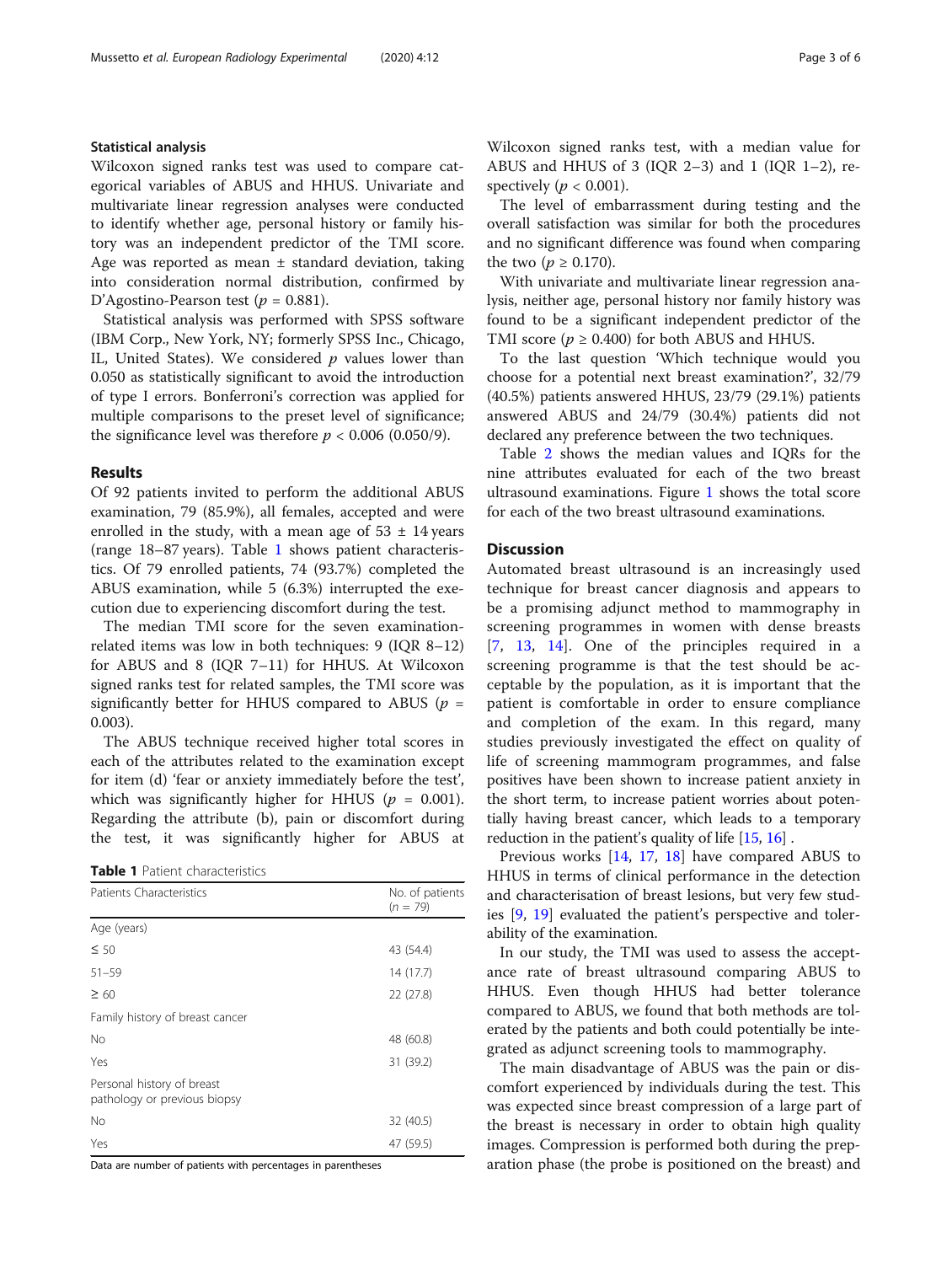| Attributes                         | Median      |             | Interquartile range |             | $p$ value   |
|------------------------------------|-------------|-------------|---------------------|-------------|-------------|
|                                    | <b>ABUS</b> | <b>HHUS</b> | <b>ABUS</b>         | <b>HHUS</b> |             |
| Pain or discomfort before the test |             |             | $1 - 2$             | $1 - 1$     | $p = 0.020$ |
| Pain or discomfort during the test |             |             | $2 - 3$             | $1 - 2$     | p < 0.001   |
| Pain or discomfort after the test  |             |             | $1 - 1$             | $1 - 1$     | $p = 0.131$ |
| Fear or anxiety before the test    |             |             | $1 - 1$             | $1 - 2$     | $p = 0.001$ |
| Fear or anxiety during the test    |             |             | $1 - 1$             | $1 - 1$     | $p = 0.437$ |
| Physical function after testing    |             |             | $1 - 1$             | $1 - 1$     | $p = 0.107$ |
| Mental function after testing      |             |             | $1 - 1$             | $1 - 1$     | $p = 0.564$ |
| Embarrassment during the test      |             |             | $1 - 1$             | $1 - 1$     | $p = 0.577$ |
| Overall satisfaction               |             |             | $1 - 2$             | $1 - 2$     | $p = 0.060$ |

<span id="page-3-0"></span>Table 2 Median values and interquartile range for the attributes evaluated

ABUS Automated breast ultrasound, HHUS Hand-held ultrasound. Wilcoxon signed ranks test was used. Based on Bonferroni's correction,  $p < 0.006$  (0.050/9) was considered as statistically significant

during the acquisition phase (the probe moves to collect the images) which may cause further discomfort. Unfortunately, the technician can only slightly adjust the degree of compression; otherwise, examinations can be unreliable. As mentioned previously, five patients requested to interrupt the examination due to the severe discomfort despite technologist attempts to relieve probe pressure over the patient's breasts. Nevertheless, we underline that test interruption due to severe discomfort happened in a relatively small percentage of patients, i.e., 6.3% (5/79).

In a previous study, Prosch et al. [[9](#page-5-0)] assessed patient comfort using a standardised questionnaire administered to 76 women undergoing ABUS and HHUS. The ABUS examination was rated as completely painless by 64% patients, 25% indicated minor pain and 10% indicated moderate pain. The HHUS was rated completely painless in 66%, 26% indicated minor pain and 8% indicated moderate pain. However, Zintsmaster et al. [\[19](#page-5-0)] demonstrated that ABUS is perceived to be significantly less painful than digital screening mammography.



(a) pain or discomfort immediately before the test, (b) pain or discomfort during the test, (c) pain or discomfort after the test, (d) fear or anxiety immediately before the test, (e) fear or anxiety during the test, (f) physical function after testing, (g) mental function after testing, (h) embarrassment during the test, and (i) overall satisfaction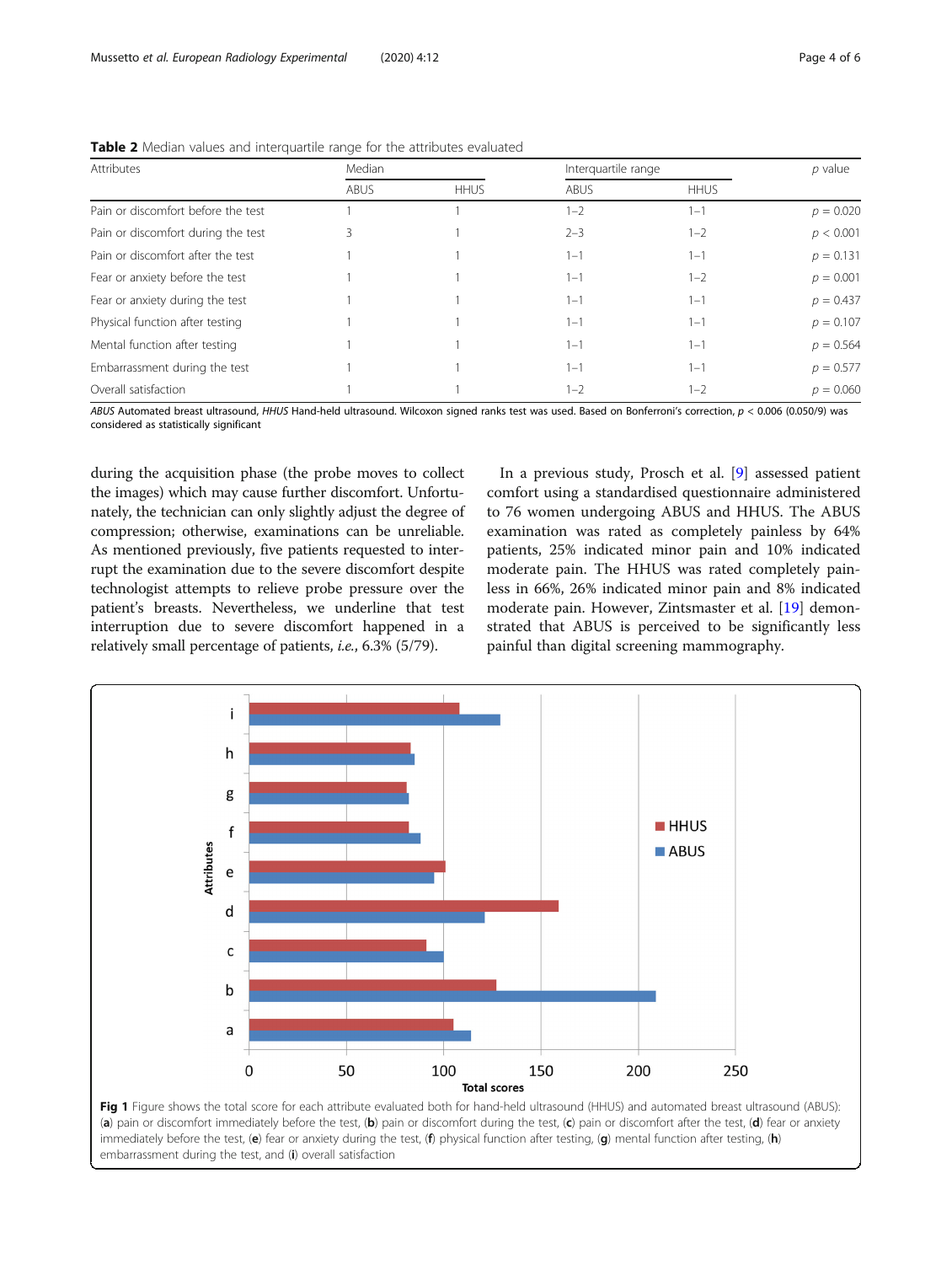<span id="page-4-0"></span>When considering the question 'Which technique would you choose for a potential next breast examination?', 40.5% of patients chose HHUS. This is most likely because many of our patients had already received one or more breast ultrasound examination in the past and are accustomed to the HHUS technique. Another possible factor that favoured HHUS is that it is performed by a medical doctor, mainly a breast radiologist, as it happens in our country, not by a radiographer or sonographer. As a result, the patients have direct contact with the physician who can answer their questions and concerns in real time, which provides more reassurance to the patient during the exam. However, in other countries, HHUS can be performed by radiographers/ sonographers, and patients are used to refer directly to radiographers like in a screening mammography acquisition setting. We note that almost one third of patients did not declare a preference for one of the two methods for a potential next breast examination. This result can be interpreted as follows: they had a similar experience and consider the two examinations as interchangeable.

In our study, we did not find a significant association between TMI scores and age, previous personal history or family history of breast cancer, and, in particular, we found no relationship between age and 'pain or discomfort during the test'. Our results differ from a previous study in which Tagliafico et al. [\[10](#page-5-0)] found that age was a significant predictor of short-term quality of life related to breast biopsy.

A potential bias of our study is that all women were subjected to HHUS before the ABUS examination. Due to the close timing between the two exams, it is possible that patient tiredness could have led to a decreased compliance and pain threshold, potentially raising the scores related to ABUS. Furthermore, patients had experienced more fear or anxiety prior to HHUS than ABUS. This could perhaps be due to the fact that patients considered HHUS as the 'definitive' diagnostic examination, while ABUS could have been perceived as just an experimental additional test.

Other study limitations were as follows: it represented the experience of a single academic institution; the sample size was relatively small; ABUS was offered to the patients as an optional test and was not part of a daily clinical practice. Finally, we should consider the heterogeneity of the study population: the enrolled women referred for HHUS had several different clinical indications. This can be regarded as a limitation since ABUS is most useful for screening purposes, in particular in women with radiologically dense breasts. In this study, that setting was not emulated. On the other hand, the multiplicity of clinical indications of the study population contributes to a varied intra-individual design and assesses patient's experience not only in the screening setting but also in the clinical setting.

In conclusion, our findings indicate that both ABUS and HHUS are well tolerated by patients. The HHUS is preferred in a significant fraction of the enrolled patients with the main limitation of ABUS being low tolerance to breast compression.

Further refinements in the probe architecture may improve patient's tolerance and allow for the use of this new sonographic technique in large populations.

#### **Abbreviations**

ABUS: Automated breast ultrasound; HHUS: Hand-held ultrasound; IQR: Interquartile range; TMI: Testing morbidities index

#### Availability of data and material

The datasets used and during the current study are available from the corresponding author on reasonable request.

#### Authors' contributions

IM analysed the data, reviewed the literature and, wrote the article. LG and SS designed the study, acquired the data, and made critical revisions. ST and MC performed the exams. ER acquired the data. MC is the guarantor of the study, coordinated the study, made critical revisions, and approved the final version of the article to be published. All the authors red and approved the final manuscript.

#### Funding

The authors state that this work has not received any funding.

#### Ethics approval and consent to participate

The Ethics Committee of our hospital approved the research plan of the study on June, 29, 2017. Informed written consent was obtained from all participants included in the study.

#### Consent for publication

Informed consent was obtained from all participants included in the study.

#### Competing interests

Two authors (SS, MC) are on the speaker's bureau for General Electric Healthcare (Paris, France).

#### Author details

<sup>1</sup>School of Radiology, University of Genoa, Department of Health Sciences DISSAL, Via Antonio Pastore 1, 16132 Genoa, Italy. <sup>2</sup>Diagnostic Senology IRCCS – Policlinico San Martino, Largo Rosanna Benzi 10, 16132 Genoa, Italy. <sup>3</sup> Radiology Unit, IRCCS Policlinico San Donato, Via Morandi 30, San Donato Milanese, 20097 Milan, Italy. <sup>4</sup>Università Vita-Salute, San Raffaele, Via Olgettina 58, 20132 Milan, Italy.

## Received: 23 May 2019 Accepted: 20 November 2019 Published online: 10 February 2020

#### References

- 1. Kaplan SS (2014) Automated whole breast ultrasound. Radiol Clin North Am 52:539–546. <https://doi.org/10.1016/j.rcl.2014.01.002>
- 2. Levrero F, Vaccara E.M.L, Rambaldi Guidascib G et al (2019) Breast imaging quality: conventional handheld ultrasound versus automated 3D breast ultrasound system. Phys Med 56:203–204. [https://doi.org/10.1016/j.ejmp.](https://doi.org/10.1016/j.ejmp.2018.04.240) [2018.04.240](https://doi.org/10.1016/j.ejmp.2018.04.240)
- Zanotel M, Bednarova I, Londero V et al (2018) Automated breast ultrasound: basic principles and emerging clinical applications. Radiol Med 123:1–12. <https://doi.org/10.1007/s11547-017-0805-z>
- 4. Huppe AI, Inciardi MF, Redick M et al (2018) Automated breast ultrasound interpretation times: a reader performance study. Acad Radiol 25:1577–1581. <https://doi.org/10.1016/j.acra.2018.03.010>
- 5. Skaane P, Gullien R, Eben EB, Sandhaug M, Schulz-Wendtland R, Stoeblen F (2015) Interpretation of automated breast ultrasound (ABUS) with and without knowledge of mammography: a reader performance study. Acta radiol 56:404–412. <https://doi.org/10.1177/0284185114528835>